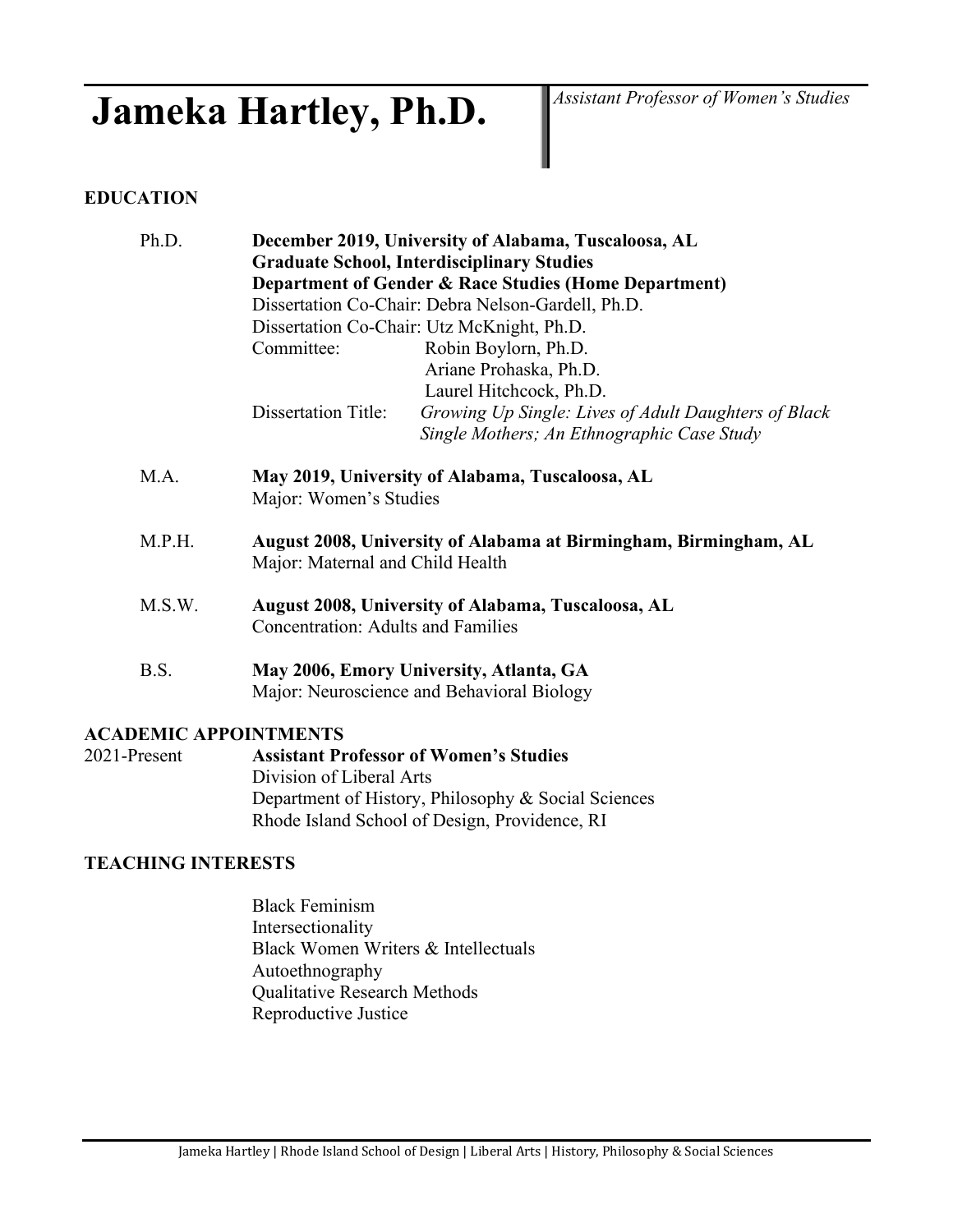# **TEACHING EXPERIENCE**

#### 2020-2021 *Instructor*

College of Arts & Sciences, Department of Gender & Race Studies University of Alabama

Course: *Introduction to Women's Studies (WS 200).* This introductory course is an interdisciplinary course that explores intersections of gender, race, class, sexuality, ability and the roles of women in our society

Course: *Black Feminism (WS 510/AAST 502: Special Topics)*. This upper level undergraduate and graduate course exposes students to the key figures, texts and concepts that constitute black feminist thought. Taught an all graduate section in Fall 2020 and an all undergraduate section in Spring 2021.

*Course: Black Motherhood on Film (WS 510/AAST 502: Special Topics).* This graduate course looks at images and representations of black mothers in American films. Students will trace, discuss, critique, and analyze films that feature black female leads and tell stories of Black motherhood to interrogate how these representations reinforce and/or defy stereotypes.

#### *Instructor*

School of Public Health, Department of Health Care Organization & Policy University of Alabama at Birmingham

Course: *Reproductive Justice (PUH 499).* This undergraduate course looks at reproductive outcomes for womb bearing persons through a social justice lens. The course will take a holistic approach and include physical and mental health options/choices along with systemic factors such as classism, racism, and sexism.

2017-2018 *Lead Instructor/Graduate Teaching Assistant* College of Arts & Sciences, Department of Gender & Race Studies University of Alabama

> Course: *Introduction to Women's Studies (WS 200).* This introductory course is an interdisciplinary course that explores intersections of gender, race, class, sexuality, ability and the roles of women in our society

Designed and facilitated biweekly class sessions for students across two sections in the Fall 2017 semester (approximately 150 students) and the Spring 2018 semester (approximately 125 students). Office hours and one-on-one meetings with students to advise on conceptual questions related to the class, paper topics, writing skills. Completed all grading for the course.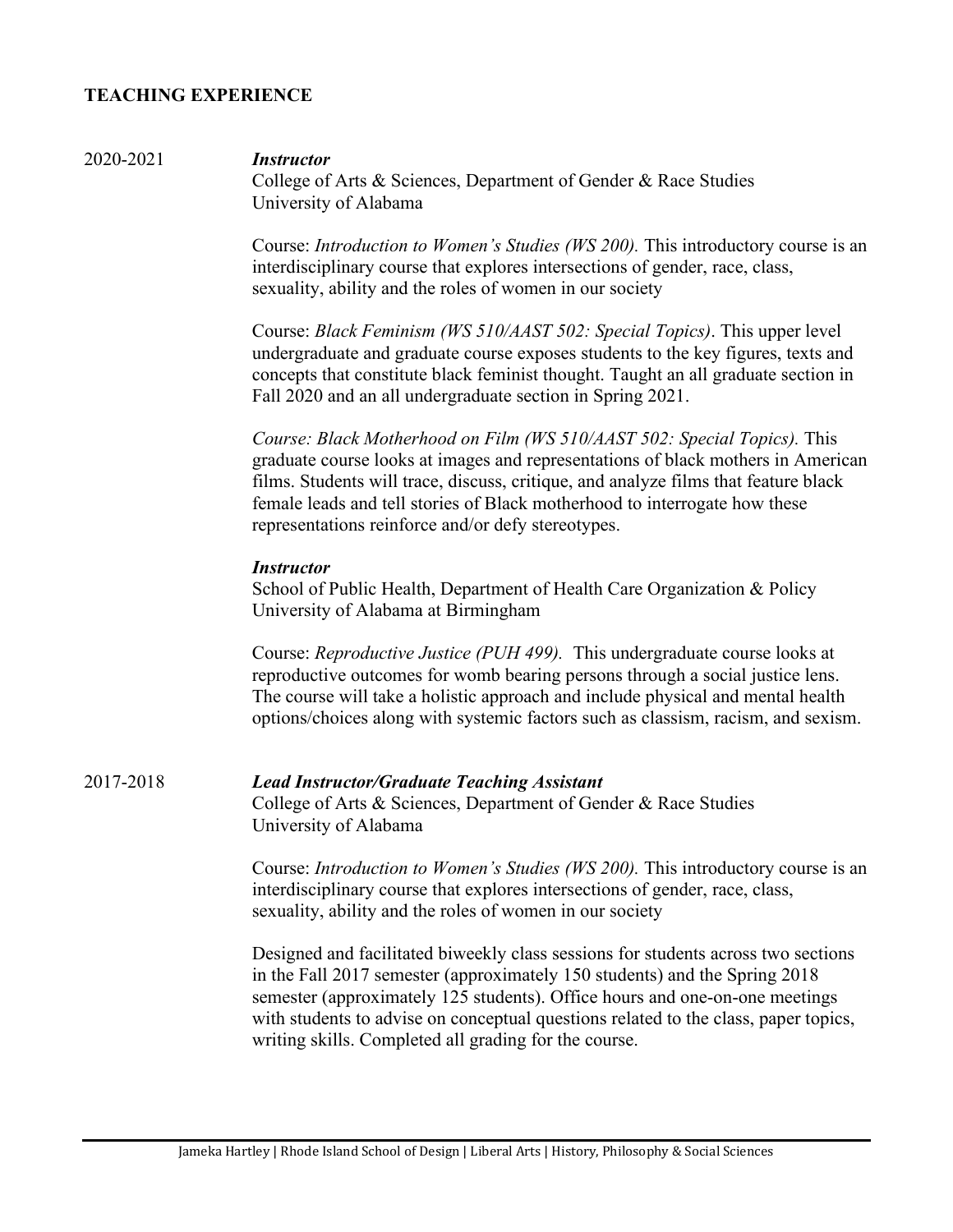| 2015-2016 | <b>Assistant Professor</b><br>Division of Social & Behavioral Sciences, Social Work Department<br>Miles College                                                                                                                                                                                                                                                                    |
|-----------|------------------------------------------------------------------------------------------------------------------------------------------------------------------------------------------------------------------------------------------------------------------------------------------------------------------------------------------------------------------------------------|
|           | Course: <i>Introduction to Social Work (SWK 300)</i> This is introductory course will<br>examine the historical development of the profession of social work, social work<br>values, ethics, practice principles, field of practice and social work modalities.                                                                                                                    |
|           | Designed and facilitated biweekly class sessions. Setup Canvas course webpage<br>since Blackboard or an equivalent program was not offered through the College.<br>Office hours and one-on-one meetings with students to advise on conceptual<br>questions related to the class, paper topics, writing skills. Completed all grading<br>for the course (Approximately 31 students) |
|           | Course: Social Work Practice III (SWK 303) This is a content and laboratory<br>course designed to examine macro social work practice. This course will cover<br>social work practice with large groups, communities and social organizations.                                                                                                                                      |
|           | Designed and facilitated biweekly class sessions. Office hours and one-on-one<br>meetings with students to advise on conceptual questions related to the class,<br>paper topics, writing skills. Completed all grading for the course (Approximately<br>26 students)                                                                                                               |
|           | Course: <i>Applied Research (SWK 410)</i> This course is focused on application of the<br>research process and proposal formulation for generalist social work practice with<br>individuals, families, groups, communities and organizations. A written research<br>proposal is required.                                                                                          |
|           | Designed and facilitated biweekly class sessions. Setup Canvas course webpage<br>since Blackboard or an equivalent program was not offered through the College.                                                                                                                                                                                                                    |

since Blackboard or an equivalent program was not offered through the College. Office hours and one-on-one meetings with students to advise on conceptual questions related to the class, paper topics, writing skills. Completed all grading for the course (Approximately 26 students)

2015-2016 *Graduate Teaching Assistant* College of Arts & Sciences, Department of Gender & Race Studies University of Alabama Instructor: Jennifer Shoaff, Ph.D. Course: *Introduction to African-American Studies (AAST 201)*. This course is an introductory overview of the field of African American Studies.

> Complete all grading for the course. Proctored class in Professor Shoaff's absence as needed. Addressed students' questions regarding course material. (Approximately 25 students).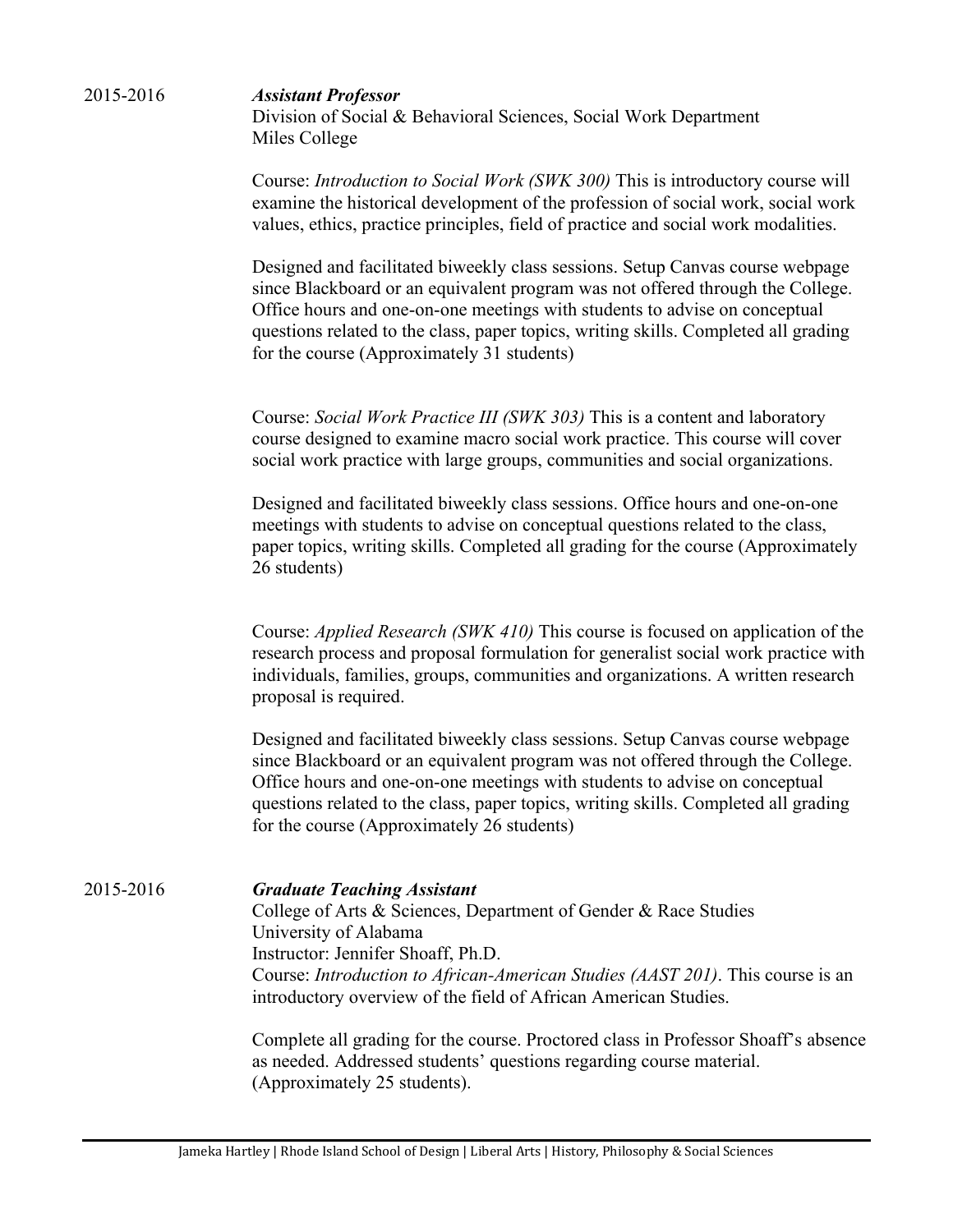#### 2015-2016 *Graduate Teaching Assistant*

College of Arts & Sciences, Department of Gender & Race Studies University of Alabama Instructor: Greg Austin, Ph.D. *Course: Introduction to African-American Studies (AAST 201)*. This course is an introductory overview of the field of African American Studies.

Uploaded relevant course material onto Blackboard course page. Completed all grading across two sections (approximately 78 students). Served as a liaison between students and Instructor regarding questions on course. Kept attendance and calculated attendance grading for both sections.

Course: *Social Inequality (AAST 352) Cross-listed in Political Science and Women's Studies*. This course focuses on social inequality in the United States by analyzing the inequalities of power and privilege as they relate to class, political status, sex and gender, sexual orientation, and race Uploaded relevant course material onto Blackboard course page. Completed all grading for course (approximately 60 students). Served as a liaison between students and Instructor regarding questions on course. Kept attendance and calculated attendance grading.

*Course: Black Politics (AAST 395) Cross-listed in Political Science.* This course examines the historical origins and present framework of Black politics, including the civil rights movement, Black political culture, local and community politics, elected officials, and current and future issues for Black America.

Uploaded relevant course material onto Blackboard course page. Completed all grading for course (approximately 23 students). Served as a liaison between students and Instructor regarding questions on course. Kept attendance and calculated attendance grading.

Course: *Gender & Black Masculinities (AAST 415) Cross-listed in Political Science.* This course looks at the role of gender and the experience of Black males to critique and inquire about the development of different kinds of Black masculinity.

Uploaded relevant course material onto Blackboard course page. Completed all grading for course (approximately 49 students). Served as a liaison between students and Instructor regarding questions on course. Kept attendance and calculated attendance grading.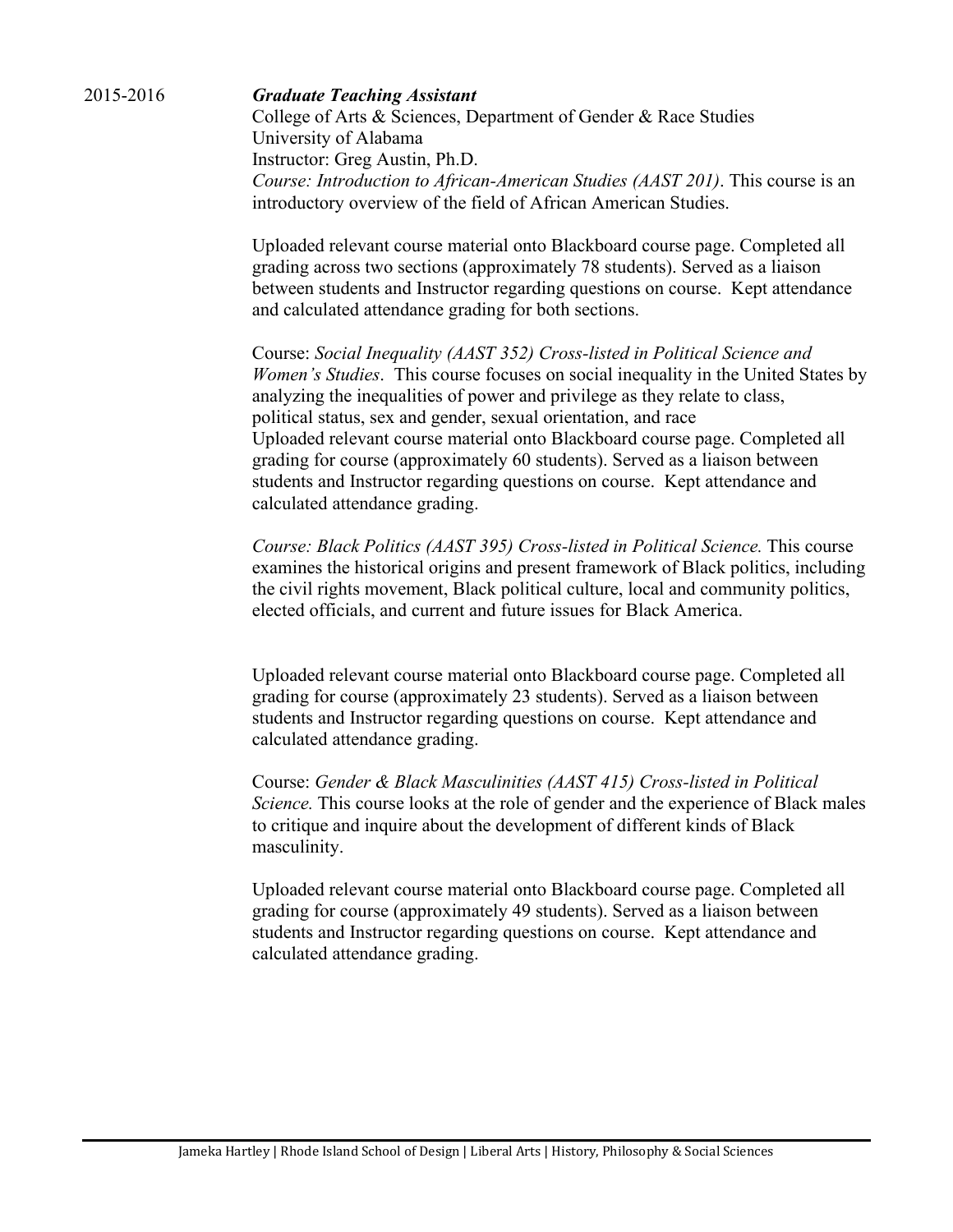2010 *Adjunct Professor* College of Arts & Sciences, Department of Behavioral and Social Sciences University of Montevallo Course: *Human Behavior in the Social Environment (SWK 322).* This course looks at the interrelationships among the individual, family, small groups, organizations, and the community.

> Taught weekly class sessions. Office hours and one-on-one meetings with students to advise on conceptual questions related to the class, paper topics, writing skills. Completed all grading for the course (Approximately 30 students).

# **PUBLICATIONS**

- Alvarez, A. M., & Hartley, J. (2021). How Black poets and writers gave a voice to "Affrilachia." The Conversation. Retrieved May 26, 2021, from http://theconversation.com/how-black-poets-andwriters-gave-a-voice-to-affrilachia-155706
- Hartley, J. (Under Review) Motherhood in the Land of Hope. In Calixte, S., Cole, E. & Rocha, L. Eds *Mothering and Motherwork in the Time of Black Lives Matter.* Demeter Press.
- Hartley, J. (In Press) Liminalities of the Mother. In Garvan, J. & Kosior, K. Eds *Thinking About Our Mothers: Reflecting on Influences from A Mother's Relationship With Her Own Mother.*  Demeter Press.
- Hartley, J. (In Press). Poetry Submission. *Essential Voices: A COVID-19 Anthology*
- Hartley, J. (2019). Mama Taught Me: Storied Blackgirl Reflections. *International Review of Qualitative Research, 12(3):304-322, Fall 2019.*
- Hartley, J. (2019). Lost & Found: a digital story. *Liminalities: A Journal of Performance Studies, 15(4).*  <http://liminalities.net/15-4/>
- Hartley, J. (2017). Book Review: N. Lightfoot, Troubling Freedom: Antigua and the aftermath of British Emancipation, Duke University Press, Durham (2015) 336 pp. Journal of the North Carolina Association of Historians 25, 87-89.
- Hartley, J. (2017). For Colored Boys: Black Masculinity & the Social Welfare State (An Annotated Syllabus). *Films for the Feminist Classroom 7(1)***.** [http://ffc.twu.edu/issue\\_7-1/feat\\_Hartley\\_7-](http://ffc.twu.edu/issue_7-1/feat_Hartley_7-1.html) [1.html](http://ffc.twu.edu/issue_7-1/feat_Hartley_7-1.html)

# **PUBLICATIONS IN PREPARATION**

Hartley, J. A Crooked Room: Cultural Imagery Representation of Black Single Mothers on Film

Hartley, J. Mothering While Black: Inside the Academy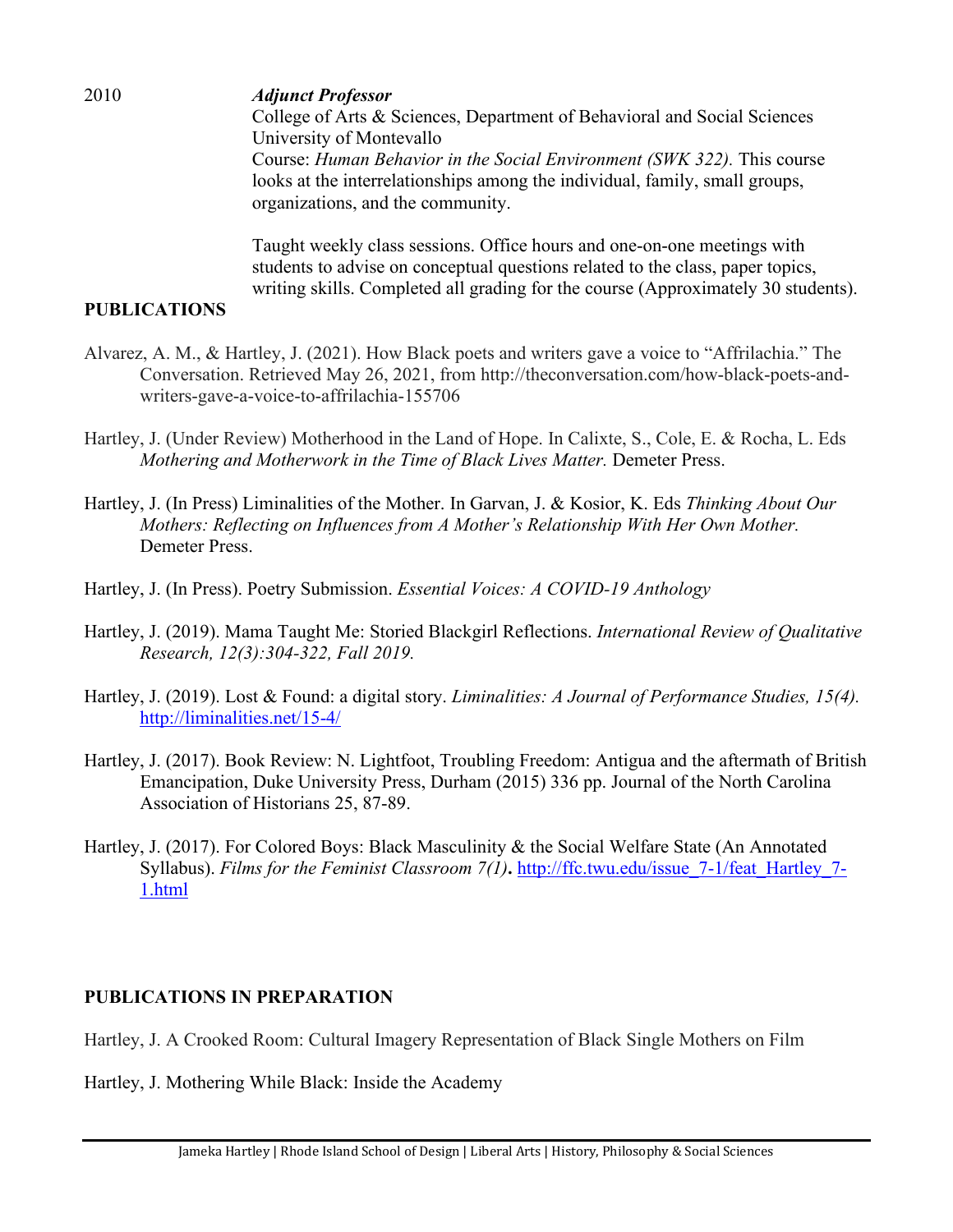## **RESEARCH INTERESTS**

| Black women and girls |
|-----------------------|
| Black motherhood      |
| Autoethnography       |
| Storytelling          |
| Poetry                |
| Reproductive Justice  |

# **RESEARCH EXPERIENCE**

| 2020      | <b>Qualitative Research &amp; Reproductive Justice Consultant</b><br>Principal Investigator: Martina Caldwell, M.D.<br>Department of Emergency Medicine, Henry Ford Hospital<br>Currently funded by Henry Ford Health System Physician-Scientist Track Grant<br>Providing training in qualitative coding and thematic analyses. Guiding data<br>analysis and completing external audits of qualitative analyses. Current data being<br>analyzed stems from a larger study entitled "Exploring Women's Acceptance and |
|-----------|----------------------------------------------------------------------------------------------------------------------------------------------------------------------------------------------------------------------------------------------------------------------------------------------------------------------------------------------------------------------------------------------------------------------------------------------------------------------------------------------------------------------|
|           | Priorities for Components of a Contraception Intervention in the Emergency<br>Department: A Mixed Methods Study" and encompasses how womb bearing<br>persons choose birth control options.                                                                                                                                                                                                                                                                                                                           |
| 2015-2016 | <b>Graduate Research Assistant</b><br>Principal Investigator: Jennifer Shoaff, Ph.D.<br>University of Alabama<br>Gathered newspaper articles surrounding birthright citizenship. Created and<br>maintained database of found articles.                                                                                                                                                                                                                                                                               |
| 2007-2008 | <b>Graduate Research Assistant</b><br>Principal Investigator: Russell Kirby, Ph.D.<br>University of Alabama at Birmingham<br>Utilized SAS software to assist Dr. Russell Kirby to collect nationwide data on<br>occurrences of gastrochisis and omphalocele. Maintained database of nationwide<br>incidences of gastrochisis and omphalocele. Conducted literature review of<br>mentions of gastrochisis and omphalocele in peer-reviewed Public Health<br>journals.                                                 |

# **HIGHER EDUCATION ADMINISTRATION EXPERIENCE**

2019-2020 *Diversity & Equity Field Education Consultant* School of Social Work, Field Education Office University of Alabama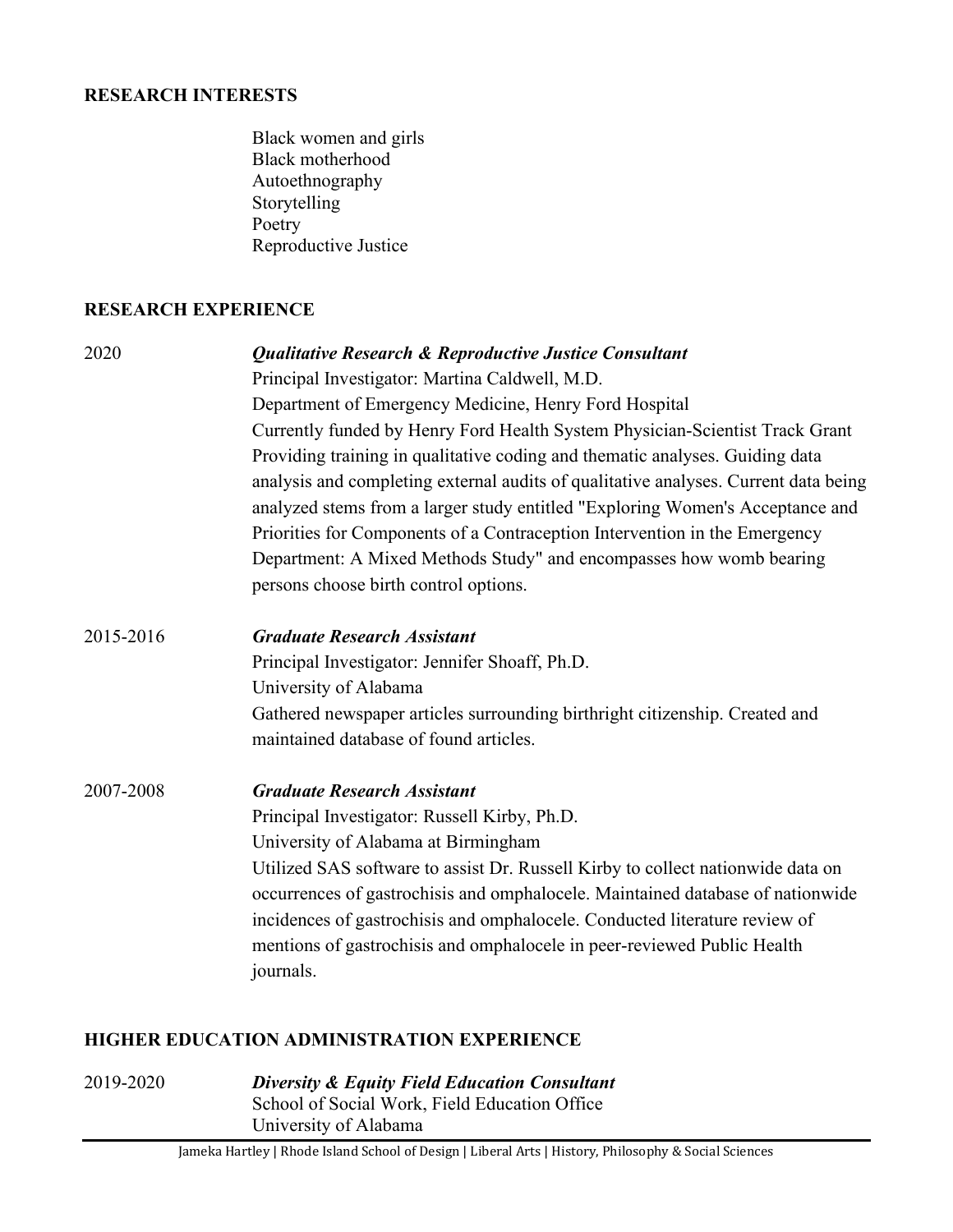Provided training for Field Education Office personnel on topics such as feminism and related concepts in an effort to develop an intersectional analysis of power and to learn to appreciate the sources of racialized & gendered oppression, as well as the power of individuals and groups to effect social change. Established designated supports for Field Instructors and/or Field Liaisons with student cases marked critical.

### 2015-2016 *Department Director*

Division of Social & Behavioral Sciences, Social Work Department Miles College

Directed Bachelor of Social Work (BSW) program which included supervising full time faculty, adjunct faculty, and administrative staff. Scheduled courses and secured classrooms. Maintained accreditation standards set forth by the Council of Social Work Education. Assisted in securing field placements for students and fostering good relationships with community partners. Manage department budget and develop future BSW content

#### 2012-2015 *Alabama REACH Program Director*

Office of Academic Affairs University of Alabama

Served as inaugural director and created all programmatic goals for Alabama REACH. Generated multi-tiered framework to support University students with previous child welfare experience such as foster care, orphaned, or homeless. Offered academic advising and life coaching to students within the REACH program.

Grants secured as Alabama REACH Program Director: Hartley, J. (Principal Investigator). Program Development & Conference Planning. Contract with Casey Family Programs (\$20,000). Status: Funded January 1, 2015-December 31, 2015

Hartley, J. (Principal Investigator). Program Development. Contract with Casey Family Programs (\$15,000). Status: Funded January 1, 2014-December 31, 2014

Hartley, J. (Principal Investigator). Program Development. Contract with Casey Family Programs (\$10,000). Status: Funded January 1, 2013-December 31, 2013.

Hartley, J. (Principal Investigator). Program Development. Contract with University of Alabama's Office of Community Affairs (\$3,000). Funded October 1, 2013-September 1, 2014.

Hartley, J. (Principal Investigator). Program Development. Contract with Alabama Panhellenic Association, Alabama Interfraternity Council, National Pan-Hellenic Council and the United Greek Council (\$1,000). Funded April 2015- April 2016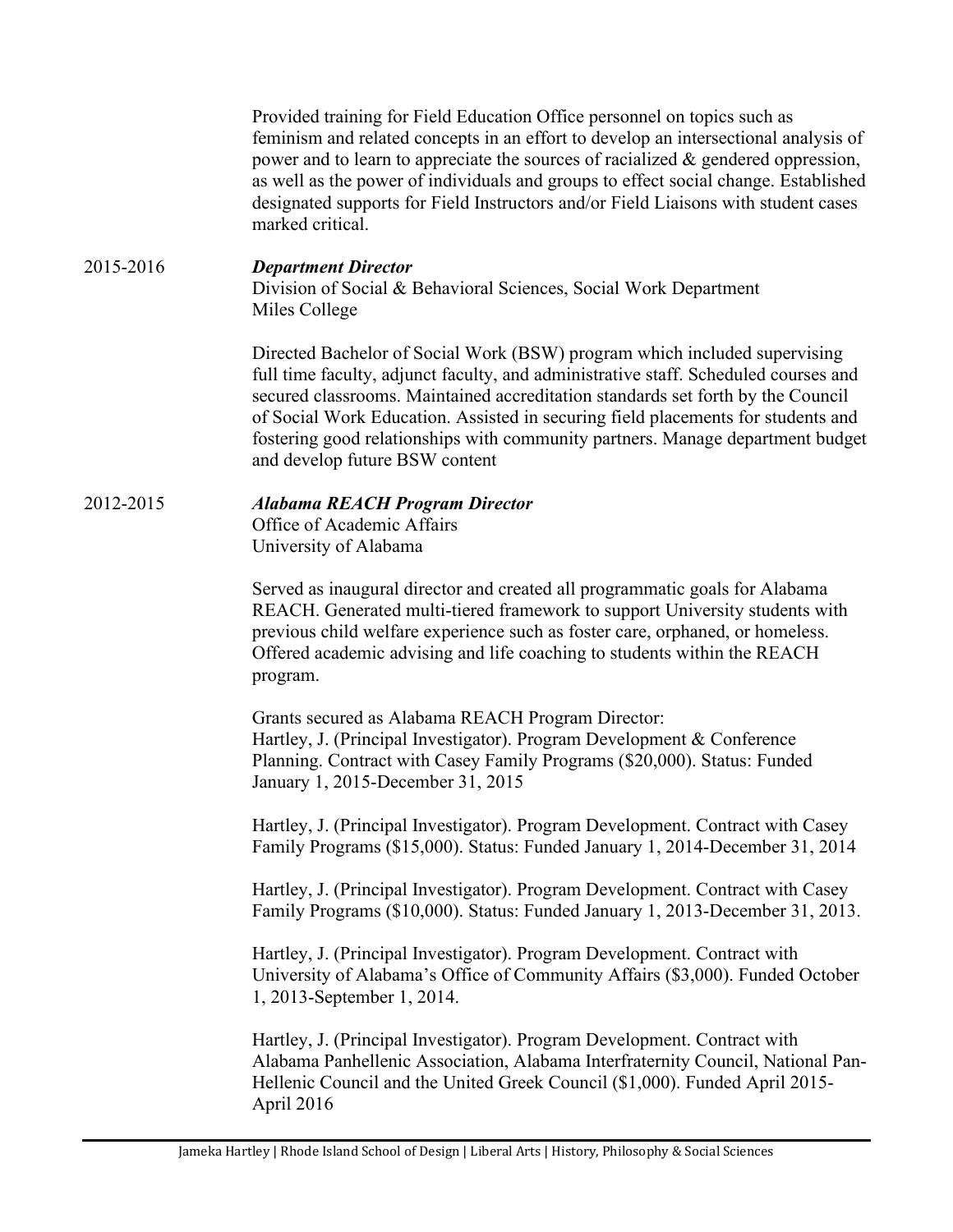Hartley, J. (Principal Investigator). Program Development. Contract with Alabama Panhellenic Association, Alabama Interfraternity Council, National Pan-Hellenic Council and the United Greek Council (\$1,000). Funded April 2014- April 2015

Hartley, J. (Principal Investigator). Program Development. Contract with Alabama Panhellenic Association, Alabama Interfraternity Council, National Pan-Hellenic Council and the United Greek Council (\$1,000). Funded April 2013- April 2014

# **INVITED PRESENTATIONS**

| 2021 (Feb 25) | Black Rest, Resistance, and Spirituality: A Night Of Power Poetry presented<br>virtually in collaboration with The Brooklyn Public Library's African American<br>Heritage Center (AAHC)                    |
|---------------|------------------------------------------------------------------------------------------------------------------------------------------------------------------------------------------------------------|
| 2020 (Nov 11) | Equity, Equality & Intersectionality. Panelist, presented as part The University of<br>Alabama's Student Government Association's Diversity, Equity, and Inclusion<br>Certificate Program. Tuscaloosa, AL. |
| 2020 (Nov 17) | Need: A Choral for Black Women's Voices written by Audre Lorde presented<br>virtually in collaboration with The Brooklyn Public Library's African American<br>Heritage Center (AAHC)                       |

# **PEER REVIEWED CONFERENCE PRESENTATIONS**

| 2020 (Nov)      | "Poetry is not a luxury": A poetry workshop for today's world. Workshop/Panel<br>submission accepted for 41 <sup>st</sup> Annual National Women's Studies Association<br>Conference, Minneapolis, MN. - Conference Cancelled due to Covid-19 Global<br>Pandemic |
|-----------------|-----------------------------------------------------------------------------------------------------------------------------------------------------------------------------------------------------------------------------------------------------------------|
| 2019 (Nov 17)   | Talking Back: Black womxn storytelling as cross-generational praxis for identity<br>preservation & activism. Presentation at 40 <sup>th</sup> Annual National Women's Studies<br>Association Conference, San Francisco, CA.                                     |
| 2018 (March 23) | Maternal Connections, Paternal Disconnections. Paper submission and<br>Presentation at 10 <sup>th</sup> Annual ESPRMC Graduate Research Symposium,<br>Tuscaloosa, AL.                                                                                           |
| 2018 (March 8)  | Storied Identities: Critical Autoethnographies on Race, Gender, Sex, and<br>Motherhood. Panel presented at 9 <sup>th</sup> Annual Discerning Diverse Voices<br>Symposium on Diversity, Tuscaloosa, AL.                                                          |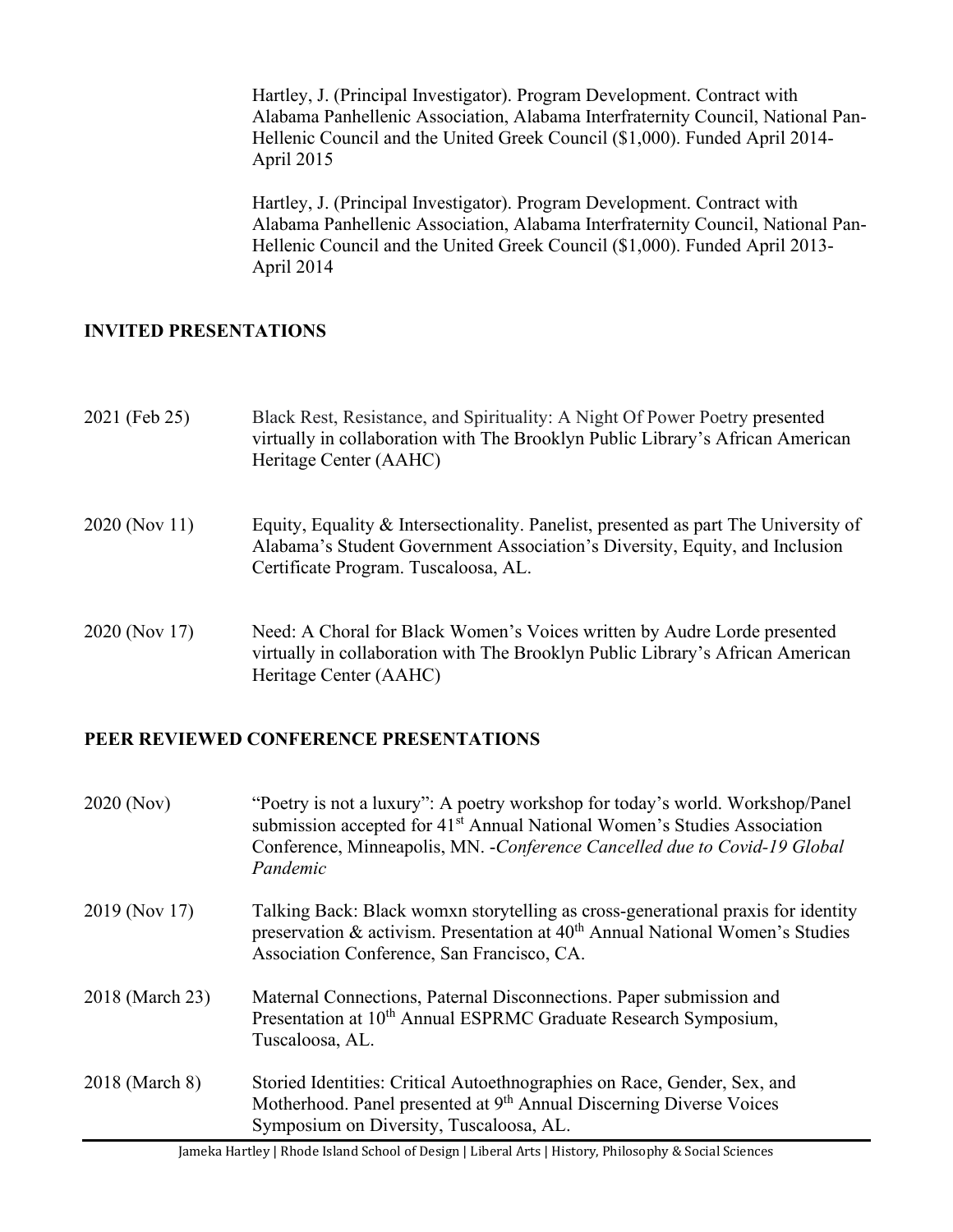| 2017 (Nov 18)  | Teaching #BlackLivesMatter with Film & Video. Roundtable presented at<br>38 <sup>th</sup> Annual National Women's Studies Association Conference, Baltimore,<br>MD.                       |
|----------------|-------------------------------------------------------------------------------------------------------------------------------------------------------------------------------------------|
| 2015 (May 21). | Critical Qualitative Inquiry within Social Work Education. Panel/workshop<br>presented at 11 <sup>th</sup> Annual International Congress of Qualitative Inquiry,<br>Champaign-Urbana, IL. |

# **HONORS AND AWARDS**

| Qualitative Research Certificate, The University of Alabama                     |
|---------------------------------------------------------------------------------|
| Outstanding Paper Award at the 10 <sup>th</sup> Annual ESPRMC Graduate Research |
| Symposium, The University of Alabama                                            |
| Inducted into Iota Iota Iota Women's Studies Honor Society, The University of   |
| Alabama                                                                         |
| McNair Fellow, The University of Alabama                                        |
| McNair Fellow, The University of Alabama                                        |
| Inducted into Phi Alpha Social Work Honor Society, The University of Alabama    |
| Madeleine M. Hill Endowed Scholarship, The University of Alabama                |
| National Society of Collegiate Scholars                                         |
| Awarded Outstanding Leadership Award Black Student Alliance, Emory              |
| University                                                                      |
| Awarded NAACP Junior Woman of the Year, Emory University                        |
|                                                                                 |

# **WORKSHOPS & TRAININGS ATTENDED (SELECTED)**

| 2021<br>(Feb 23-Mar 30) | Black History Wiki Scholars Course (Wiki Education)                                                                                                     |
|-------------------------|---------------------------------------------------------------------------------------------------------------------------------------------------------|
| 2019 (Oct 12)           | Omeka S Workshop for Digital Humanities (The University of Alabama)                                                                                     |
| 2019 (June 16-22)       | Furious Flower Poetry Center Summer Legacy Seminar: The Life & Work of<br>Nikki Giovanni (James Madison University)<br>• 2019 Poetry Foundation Fellow  |
| 2018 (Oct 5-7)          | The Storyteller Project: Digital Storytelling for Women of Color Workshop<br>(The University of Alabama)<br>• 2018 Scholarship Recipient                |
| 2018 (June 24-29)       | Intersectional Qualitative Research Methods Institute for Advanced Doctoral<br>Students (The University of Texas at Austin, Latino Research Initiative) |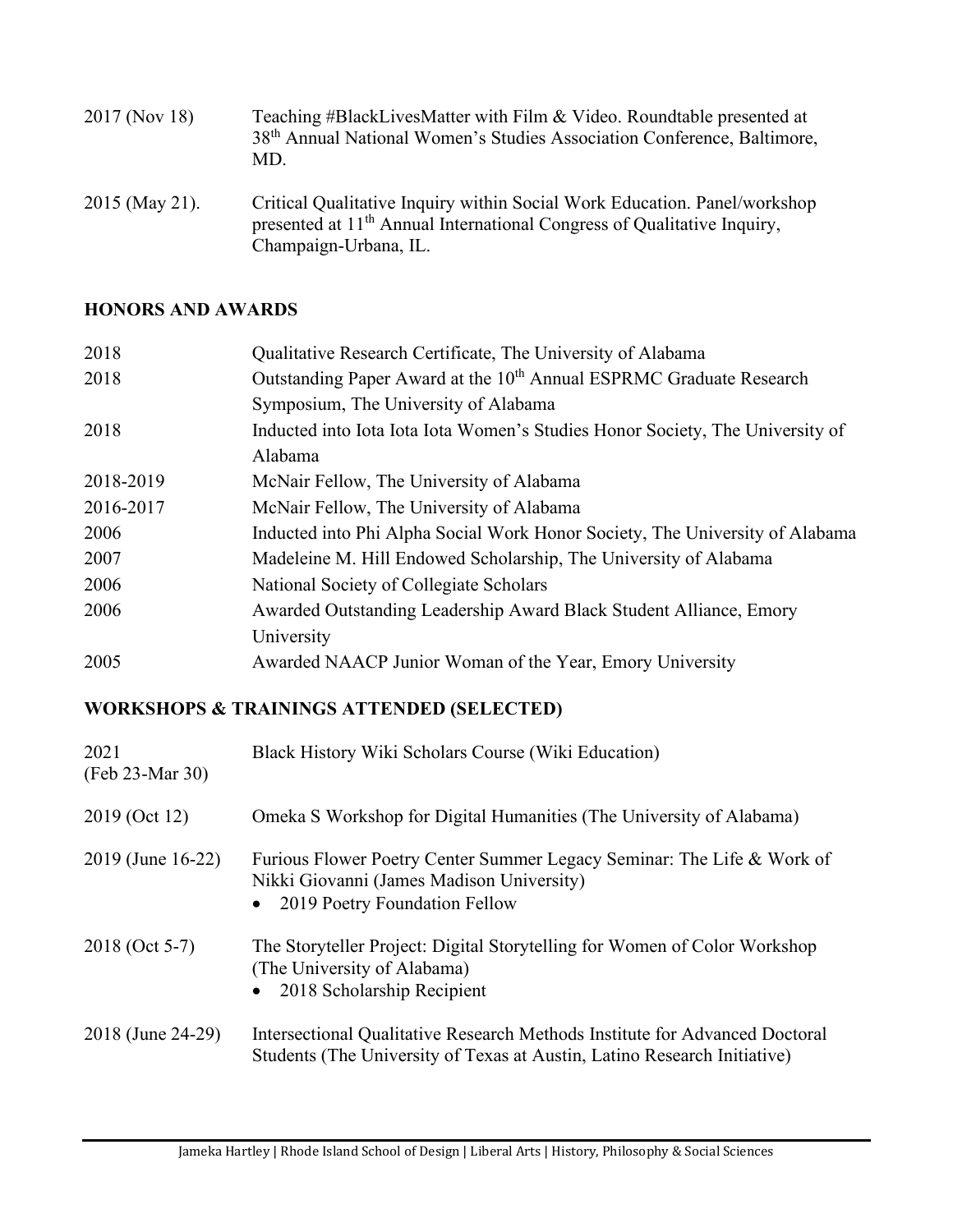# **JOURNAL REVIEWER**

| August 2021   | Manuscript Reviewer, Black Camera                |
|---------------|--------------------------------------------------|
| February 2020 | Manuscript Reviewer, The Review of Communication |
| July 2014     | Manuscript Reviewer, Qualitative Social Work     |

# **SOCIAL WORK EDUCATION & PRACTICE EXPERIENCE**

| 2019-2020 | <b>Field Liaison &amp; Field Placement Coordinator</b><br>University of Alabama, School of Social Work<br>Tuscaloosa, AL                                                                                                                                                                                                                                     |
|-----------|--------------------------------------------------------------------------------------------------------------------------------------------------------------------------------------------------------------------------------------------------------------------------------------------------------------------------------------------------------------|
|           | Ensured the integrity of the field education placement, served as a resource to<br>agency field instructors, and helped students achieve their educational goals while<br>in their field placement. Taught field education courses SW 590 Field IA & SW<br>595 Field IIA. Responsible for 15-20 students.                                                    |
|           | Located placements for 10-15 Distance Learning Students                                                                                                                                                                                                                                                                                                      |
| 2017      | <b>Field Liaison</b><br>University of Alabama, School of Social Work<br>Tuscaloosa, AL                                                                                                                                                                                                                                                                       |
|           | Ensured the integrity of the field education placement, served as a resource to<br>agency field instructors, and helped students achieve their educational goals while<br>in their field placement. Taught field education courses SW 590 Field IA & SW<br>595 Field IIA. Responsible for 15-20 students.                                                    |
| 2016-2018 | <b>Field Liaison</b><br>Simmons University, School of Social Work, Social Work@Simmons Online<br>MSW program<br>Boston, MA                                                                                                                                                                                                                                   |
|           | Ensured the integrity of the field education placement, served as a resource to<br>agency field instructors, and helped students achieve their educational goals while<br>in their field placement. Taught field education seminars: SWO 446A Foundation<br>Field Education I and SWO 446B Foundation Field Education II. Responsible for<br>15-20 students. |
| 2013-2015 | <b>Field Liaison &amp; Field Placement Coordinator</b><br>University of Alabama, School of Social Work<br>Tuscaloosa, AL                                                                                                                                                                                                                                     |
|           | Ensured the integrity of the field education placement, served as a resource to<br>agency field instructors, and helped students achieve their educational goals while<br>in their field placement. Taught field education courses SW 590 Field IA & SW<br>595 Field IIA. Responsible for 15-20 students.                                                    |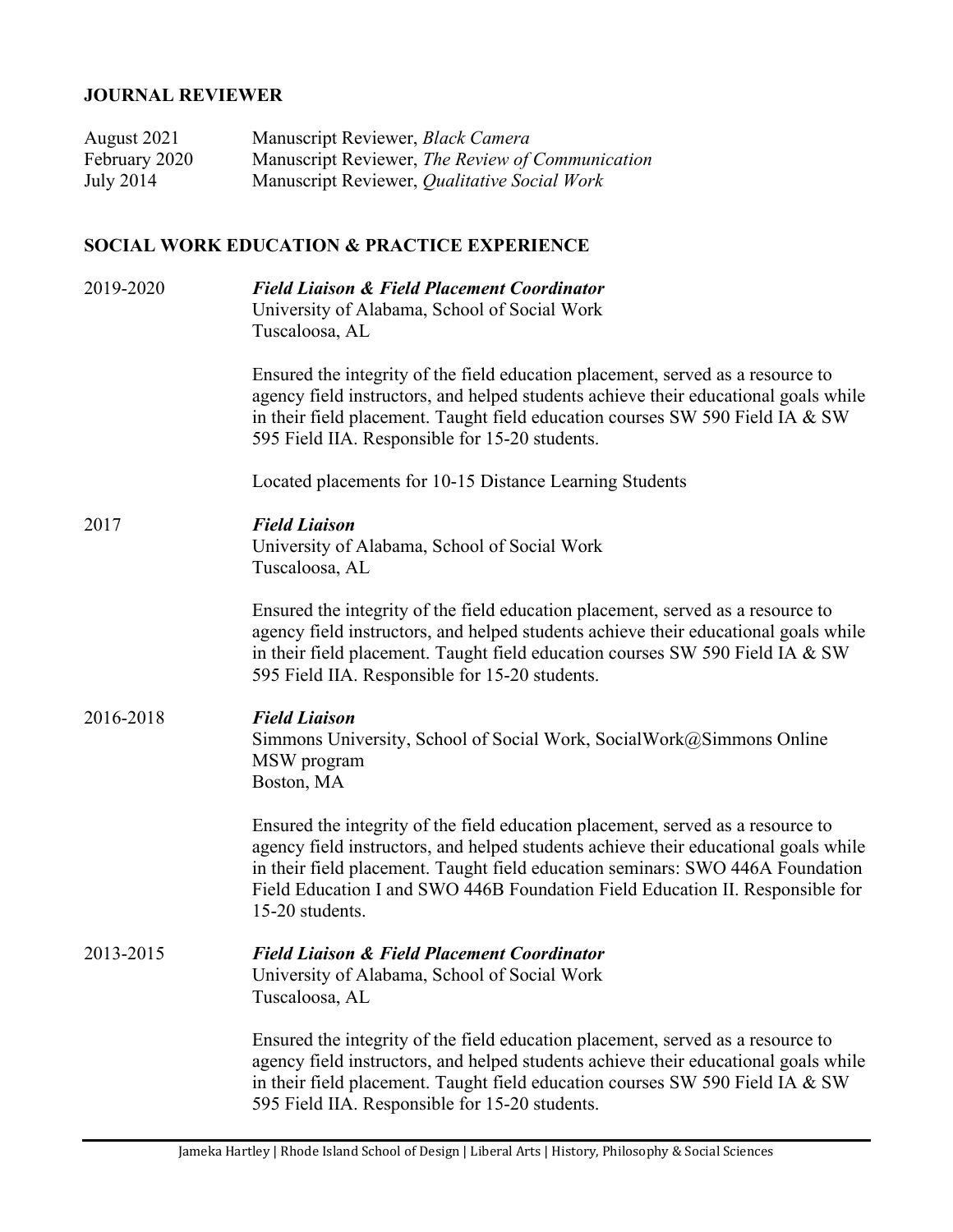|                               | Located placements for 10-15 Distance Learning Students                                                                                                                                                                                                                                                                                                                                                                                                                                                                 |
|-------------------------------|-------------------------------------------------------------------------------------------------------------------------------------------------------------------------------------------------------------------------------------------------------------------------------------------------------------------------------------------------------------------------------------------------------------------------------------------------------------------------------------------------------------------------|
| 2010-2012                     | <b>Medical Social Worker</b><br>Children's Hospital of Alabama<br>Birmingham, AL                                                                                                                                                                                                                                                                                                                                                                                                                                        |
|                               | Oversaw psychosocial needs for bone marrow transplant unit (BMTU) at<br>Children's Hospital of Alabama. Provided case management for BMTU children<br>and families undergoing transplant while providing daily emotional support and<br>concrete needs. Created psychosocial assessment for BMTU families and reported<br>findings to psychosocial team. Completed on-call services for the hospital as<br>scheduled and assigned, with special attention to trauma cases admitted through<br>the Emergency Department. |
| 2009-2010                     | <b>Therapist &amp; Supervisor of Intensive In-Home Services</b><br>Alabama Mentor<br>Birmingham, AL                                                                                                                                                                                                                                                                                                                                                                                                                     |
|                               | Supervised Intensive In-Home Services (IIHS) program staff by reviewing<br>documentation, Medicaid billing & providing professional support. Developed<br>rapport with foster care children in Jefferson County, AL while providing weekly<br>one-on-one in-home therapy in an effort to reunify $\&$ preserve families enrolled in<br>IIHS. Conducted comprehensive treatment planning and reviews for IIHS clients<br>using diagnostic tools (FAM-III) to determine level of family $\&$ individual<br>functioning.   |
| 2008-2009                     | <b>Public Health Social Worker I</b><br>Alabama Department of Public Health, Tuscaloosa County<br>Tuscaloosa, AL                                                                                                                                                                                                                                                                                                                                                                                                        |
|                               | Provided health education & monthly contact through the Tuscaloosa County<br>Health Department (TCHD) to increase patient medical compliance. Assisted<br>Medicaid patients with asthma and/or diabetes through case management at<br>TCHD through in-home pilot program. Performed psychosocial assessments on<br>Medicaid patients with asthma and/or diabetes to create individualized care plans                                                                                                                    |
| <b>LICENSE/CERTIFICATIONS</b> |                                                                                                                                                                                                                                                                                                                                                                                                                                                                                                                         |
| Certificate                   | Qualitative Research<br>University of Alabama                                                                                                                                                                                                                                                                                                                                                                                                                                                                           |
| Licenses                      | Alabama Board of Social Work Examiners, Licensed Certified Social Worker,<br>License # $3530C$<br>Alabama Board of Social Work Examiners, Private Independent Practitioner,                                                                                                                                                                                                                                                                                                                                             |